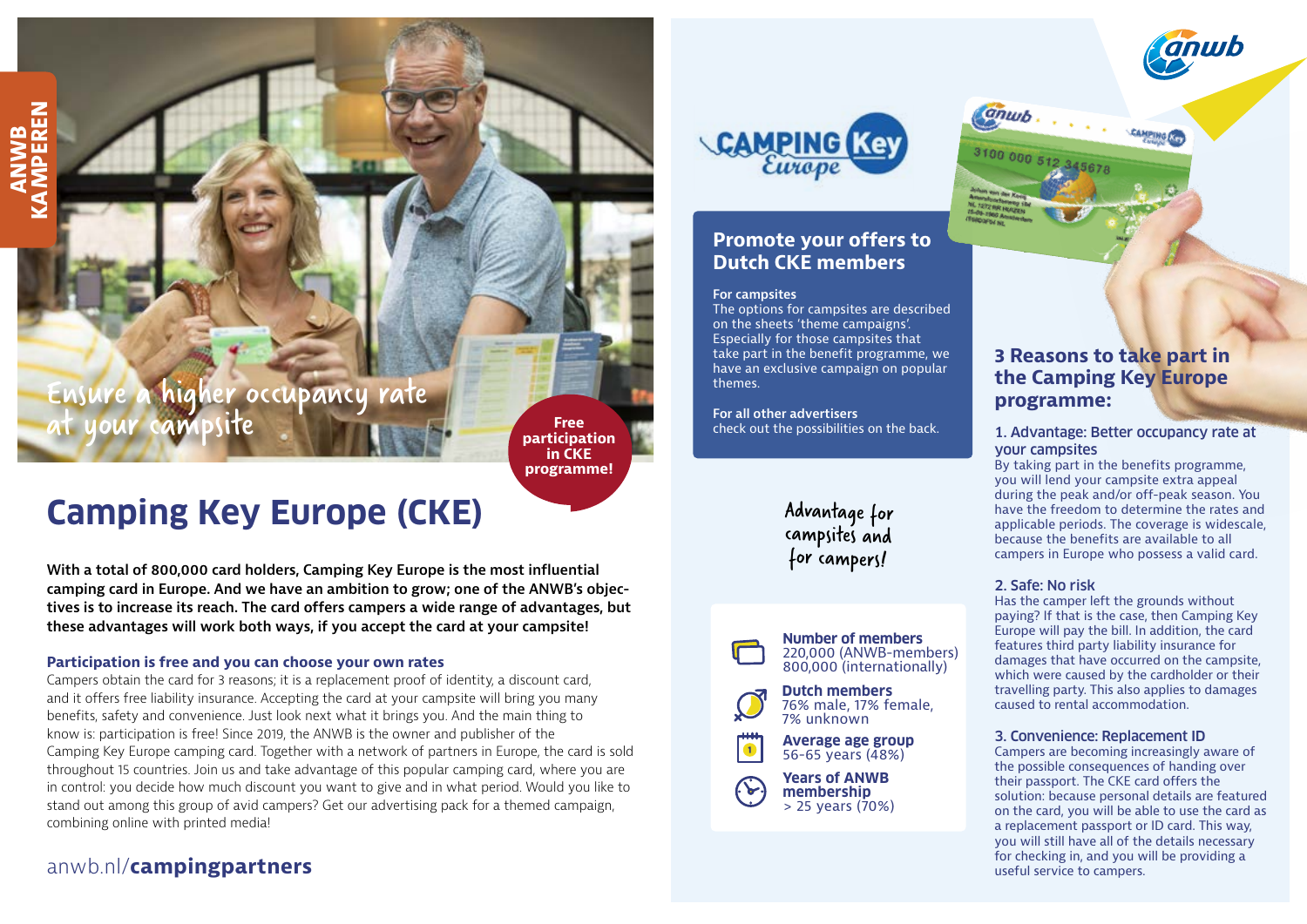# **Camping Key Europe (CKE)** 2023

### **We explain in detail below the 3 reasons for participating in the CKE program.**

#### **1. A higher occupancy rate at your campsite**

Unique to Europe: Camping Key Europe offers you the maximum freedom as a campsite in determining your personal CKE offer for campers; an offer suited to your policy and image. Participation is free. You can choose from one of the options below or a combination of them:

#### **• Camping Key Europe during off-peak season**

During the off-peak season, you can determine your own CKE rate for pitches. A discount percentage is applicable for rental accommodation. The amount does have to be at least equal to the off-peak season offers you might apply to other discount programmes. Your offer is valid for at least 50 days and you choose the applicable period(s) yourself.

#### **• Camping Key Europe during peak season**

In the months of June, July and August, you can opt for a discount percentage of at least 5% off your normal rate, valid for pitches and rental accommodation. In this season, you also determine whether your offer is valid for (a percentage of) your pitches, rental accommodation or both.

#### **• Camping Key Europe and Special Offers**

Would you like to encourage people to stay for longer? Or would you rather extend another form of offer, which is different to the benefits mentioned above? The special offers make that a possibility. Examples of special offers are a 7=6 offer (7 overnight stays for the price of 6), or a free upgrade from a standard up to a comfort pitch – all according to what you consider to be the most suitable for your campsite and campers.

#### **• Camping Key Europe and LastMinute bookings**

Do you still have a few last-minute pitches available on your campsite? Or have you received a cancellation? As of this year, we are offering you the option to offer a pitch or rental accommodation with (extra) discount during the camping season. In ANWB Check & Change, you can easily and quickly enter an offer for a fixed amount or a percentage discount for a specific period of time. Last-minute offers can only be entered as an offer if your campsite is bookable via anwbcamping.nl and if you open at least one of the above offers to cardholders.

All of the options (benefits) must be entered by you beforehand in ANWB Check & Change, so that campers can know in advance which type of benefit they can expect, and select their campsite according to their preference.

#### **Pitch**

#### **Included in the CKE rate (price per night)**

Standard pitch and/or caravan, camper van, tent or folding trailer, 2 people, 1 dog if pets are allowed, VAT, electricity (at least 5kWh), shower or 1 shower token per person.

#### **Not included in the CKE rate (price per night)**

Any reservation costs, local government charges incl. tourist tax.

#### **Rental accommodation**

#### **Included in the CKE rate**

The CKE discount determined by you is valid for the rental price of the rental accommodation incl. the price per person.

#### **Not included in the CKE rate**

Any additional costs, such as reservation costs, parking costs, bed linen, television / wi-fi, cleaning or local government charges incl. tourist tax.

#### **2. No risk in the event of default or damage**

Camping Key Europe will guarantee payment of the bill if a camper leaves without paying, provided that:

- the camper has a valid CKE card
- the stay amounted to no longer than a week
- a written reminder was sent to the camper
- the incident was reported to the police

 $\cdot$  a claim for the incident was submitted to the insurance firm within 60 days The Camping Key Europe insurance package also covers (injury) damages to third parties. The cover is applicable to a maximum of 6 people during their stay at the campsite, including in rental accommodation. The campsite must be able to display a police report before the case is handled by the insurance firm.

#### **3. Replacement proof of identity**

The CKE card contains all of the relevant personal details and the passport or ID number of the CKE holder. This way, the card can be used as a replacement identity document, and the camper can keep their passport or ID card safely on their person.

#### **Interested?**

You can register your participation in Camping Key Europe - whether that is in regard to participation in the benefits programme, or the acceptance of the card as a replacement identity document - in ANWB Check & Change:

#### 1: Go to campingcms.anwbcamping.nl

- 2. Log in to your personal campsite page
- 3. Have you forgotten your log in and password? If so, retrieve your log in data immediately online
- 4. Click on the 'Rates and CKE' tab in the yellow menu bar
- 5. Enter the required details in 'CKE participation'

The ANWB will never act without your permission. Therefore, do not forget to extend your CKE participation annually in ANWB Check & Change. If your campsite is bookable via anwbcamping.nl, ANWB Check & Change automatically retrieves the product information from SecureHoliday, the CToutvert system to which anwbcamping.nl is linked. This way, you can easily enter the price and validity period per pitch type or rental accommodation.

#### **Good to know**

Camping Key Europe is an international card. The ANWB collects the benefits for all partners of Camping Key Europe. That means if you take part in the Camping Key Europe programme, you accept the card of all the partners in Europe. These partners are: ADAC (Germany), ANWB (The Netherlands), Avto-moto Zveza Slovenije (Slovenia), Bandana (Israel), BVCD (Germany), Campingpas.dk (Denmark), Dansk Caravan Klub (Denmark), DCU (Denmark), Edtions Larivière (Frankrijk), FDM (Denmark), FEEC (Spain), NHO Reiseliv (Norway), Irish Caravan and Camping Council (Ireland), OCC (Austria), Pasar (Belgium), Plein Air (Italy), SCR (Sweden), Suomen Leirintäalueyhistys (Finland), TCS (Switzerland), The Caravan and Motorhome Club (Great Britain).

For an updated overview of our partners: anwb.nl/campingpartners.

# anwb.nl/**campingpartners**